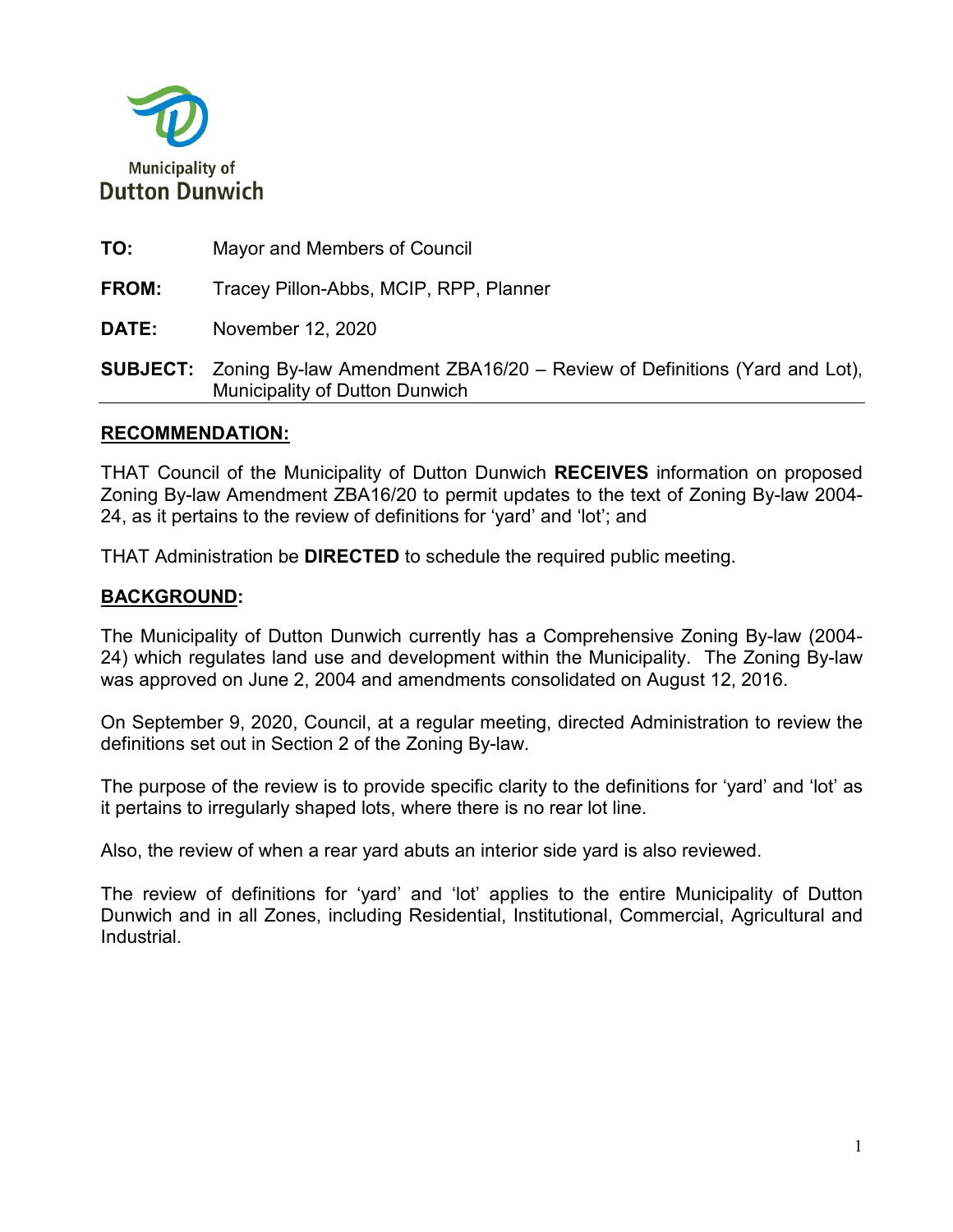# **COMMENTS:**

The current definitions related to 'lot' are as follows (see attached Lot Illustrations), with key areas bolded:

*2.129 LOT, shall mean a parcel or tract of land:*

*2.130 Which is the whole of a lot on a registered plan of subdivision, so long as such registered plan is not deemed, pursuant to Section 49 (4) of the Planning Act, as amended, from time to time, or any predecessor or successor of such section, not to be a registered plan of subdivision; or*

*2.131 Which is all of the land held or owned under distinct and separate ownership from the ownership of the fee or equity of redemption in abutting land.*

*2.132 LOT AREA, shall mean the total horizontal area within the lot lines of a lot, except in the case of a corner lot, area of such lot shall be calculated as if the lot lines were projected to the intersection.* 

*2.133 LOT CORNER, shall mean the lot situated at the intersection of, and abutting upon, two (2) roads, which are at least ten (10) metres wide, and which intersect at an angle of not more than 135 degrees.*

*2.134 LOT COVERAGE, shall mean the percentage of the area of any lot upon which buildings or structures are erected or permitted to be erected (excluding an outdoor swimming pool erected below grade level) measured at grade level including all porches and verandas, open and unenclosed terraces at grade, steps, bay windows, and chimneys.*

*2.135 LOT DEPTH, shall mean the horizontal distance between the front and rear lot lines. If these lines are not parallel, it shall be the length of a straight line joining the midpoints of the front lot line and the rear lot line. When there is no rear lot line, lot depth shall mean the length of a straight line joining the middle of the front by the side lot lines.*

*2.136 LOT FRONTAGE, shall mean the horizontal distance between the side lot lines of a*  lot measured at right angles. Where such side lot lines are not parallel the lot frontage shall *be measured perpendicularly to the line joining the centre of the front and the centre of the rear lot lines at a point six (6.0) metres back from the front line, and where such side lot lines meet, the lot frontage shall be measured perpendicularly to the line joining the apex of the triangle formed by the side lot lines and a point of six (6.0) metres back from the front lot line.*

*2.137 LOT INTERIOR, shall mean a lot other than a corner lot and having access to one street.*

*2.138 LOT LINES, shall mean the boundary line of a lot defined as follows:*

*2.139 FRONT LOT LINE, shall mean, except in the case of a corner lot, the line dividing the lot from the road. In the case of a corner lot the shorter boundary line*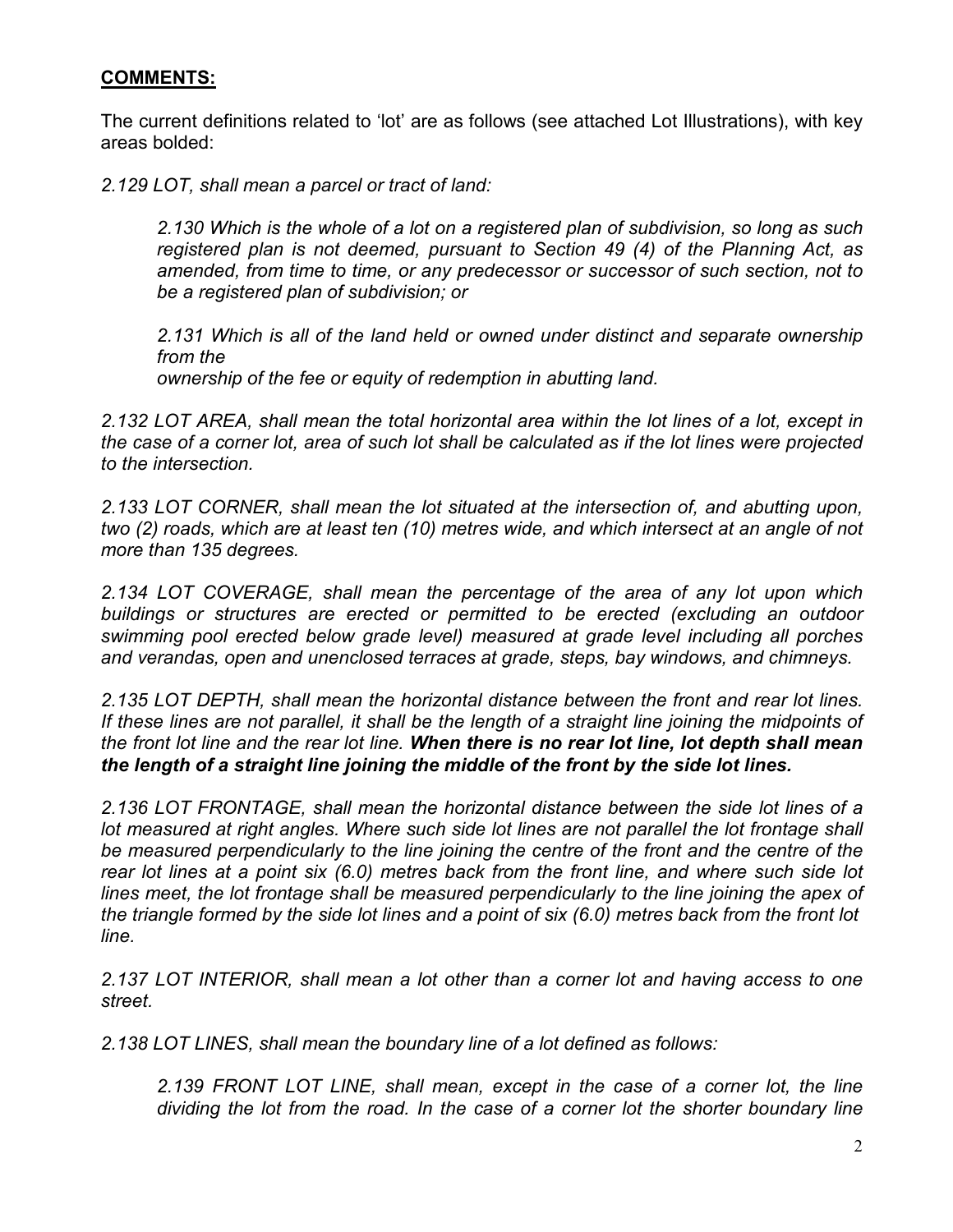*abutting the road shall be deemed the front lot line and the longer boundary line abutting the road shall be deemed the side lot line. In case each of such lot lines should be of equal length the front lot line shall be deemed to be the front lot line as established in the block by prior construction.*

### *2.140 REAR LOT LINE, shall mean the lot line of a lot having four (4) or more lot lines which is farthest from or opposite to the front lot line.*

*2.141 SIDE LOT LINE, shall mean a lot line other than a front lot line or rear lot line. In the case of a corner lot from the street shall be deemed to be the exterior side lot line and the other side lot line shall be deemed to be the interior side lot line.*

*2.142 LOT, THROUGH, shall mean a lot bounded on two sides by roads, each of which is 10 metres wide provided, however, that if any lot qualifies as being both a corner lot and a through lot as herein defined, such lot shall be conclusively deemed to be a corner lot.*

The current definitions related to 'yard' are as follows (see attached Yard Illustrations), with key areas bolded:

*2.248 YARD, shall mean a space, appurtenant to a building or structure, located on the same lot as the main building or structure, and which space is open, structurally uncovered and unoccupied from the ground to the sky except for such accessory buildings, structures, or uses as are specifically permitted by this By-law.*

*2.249 YARD, FRONT, shall mean a yard extending across the full width of the lot between the front lot line of the lot and the nearest main wall of any main building or structure on the*  lot. The front yard depth means the least horizontal dimension between the front lot line of *the lot and the nearest main wall of any main building or structure on the lot.*

2.250 YARD, REAR, shall mean a yard extending across the full width of a lot between the *rear lot line of the lot and the nearest main wall of any main building or structure on the lot. Rear yard depth means the least horizontal dimension between the rear lot line of the lot in the nearest main wall of the main building or structure on the lot.*

*2.251 YARD, SIDE, shall mean a yard extending from the front yard to the rear yard and from the side lot line to the nearest main wall of any main building or structure on the lot. Side yard width means the least horizontal dimension between the side lot line of the lot and the nearest main wall of any main building or structure on the lot.*

*2.252 YARD SIDE EXTERIOR, shall mean a side yard immediately adjoining a road.*

*2.253 YARD, SIDE INTERIOR, shall mean a side yard other than an exterior side yard.*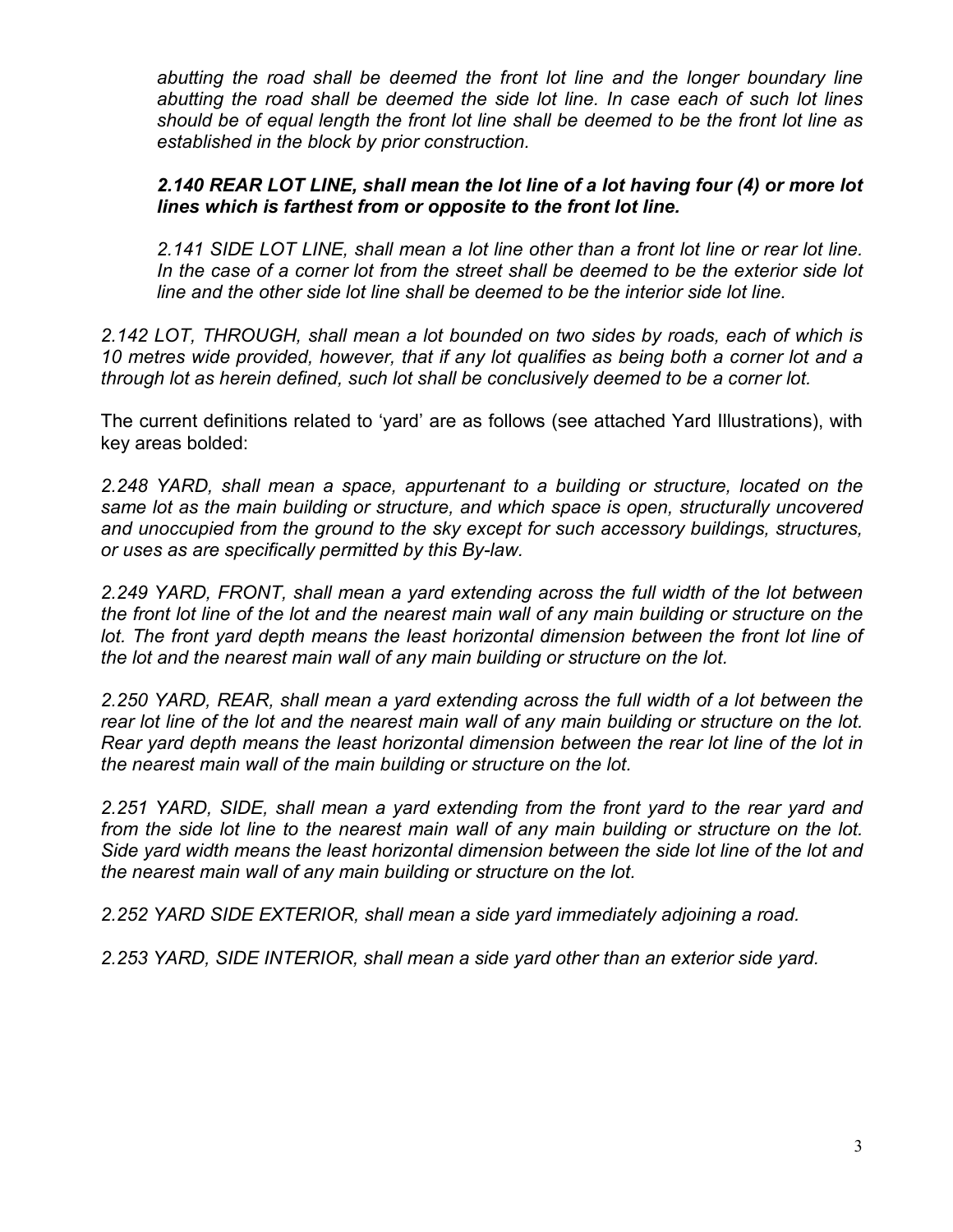# **PROPOSED AMENDMENT:**

#### **Irregular shaped lots:**

Council has expressed concerns regarding the interpretation of 'yard' and 'lot' as it pertains to irregularly shaped lots where there is no rear lot line.

In order to provide clarity there are 3 options that can be considered.

**Option 1a –** Do nothing. Continue to use the definitions in the current zoning by-law. These definitions have been in place since 2004 and are very similar to standards used across the Province.

The following is an illustration of a situation where an irregular shaped lot has no rear lot.



There are several examples in the municipality where irregular lots exist. The design of the subdivision is the key to good lot configuration.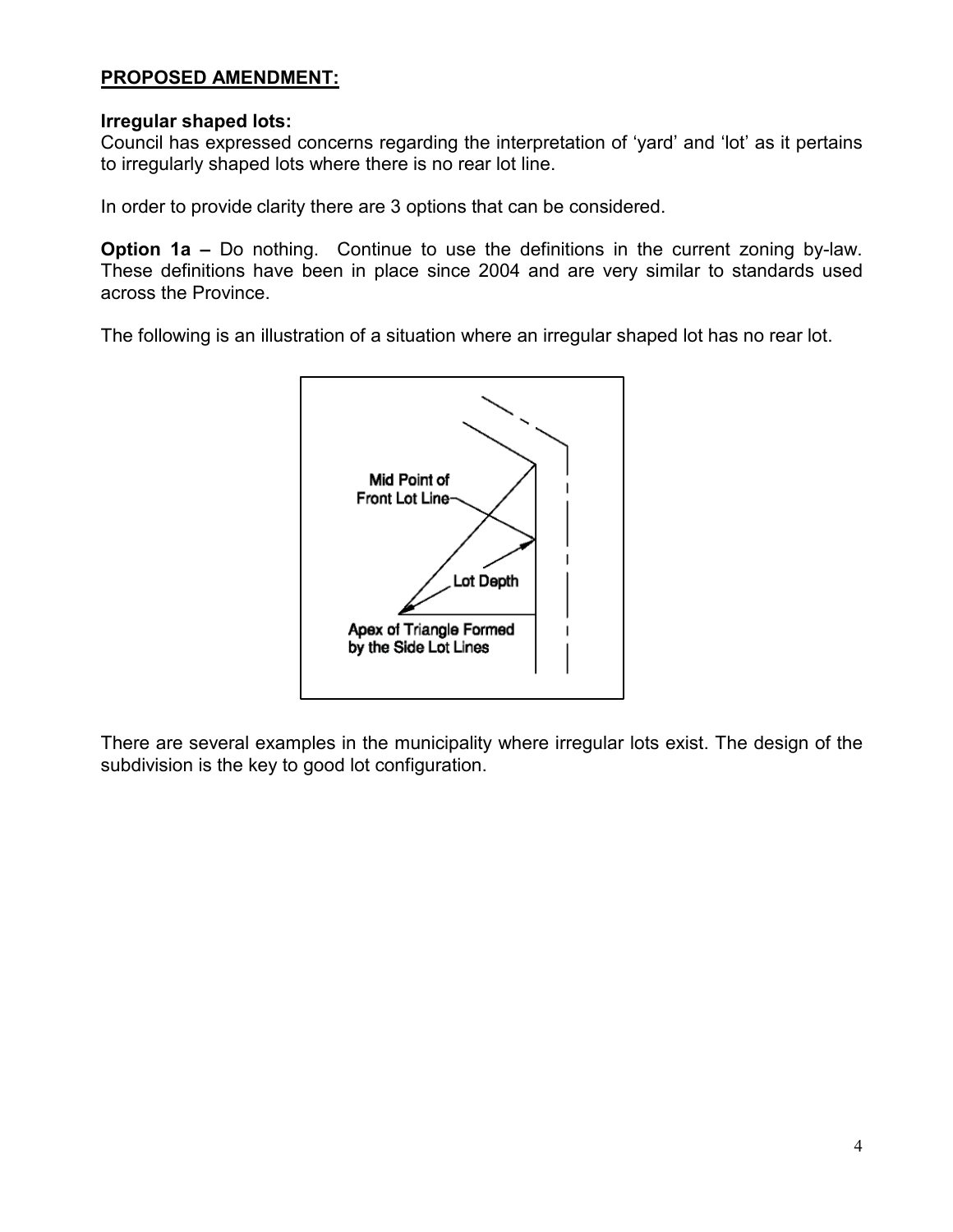**Option 1b** – Clarify the existing definition of 'rear lot line' for irregular shaped lots. The proposed text change is shown in red below.

*2.140 REAR LOT LINE, shall mean the lot line of a lot having four (4) or more lot lines which is farthest from or opposite to the front lot line. In the case of a lot with less than four (4) lot lines, there shall not be a rear lot line.*

Below is an illustration of the current definitions. Also shown is a building envelope for an irregular shaped lot. The lot has 1 front yard, 2 side yards and no rear yard.



The proposed amendment would have no impact on the existing implementation of the definition for irregular shaped lots. The lot will remain to have no 'rear lot line'.

**Option 1c** – Create a rear yard on lots that do not have a rear lot line. The proposed text change is shown in red below.

2.250 YARD, REAR, shall mean a yard extending across the full width of a lot between the *rear lot line of the lot and the nearest main wall of any main building or structure on the lot. Rear yard depth means the least horizontal dimension between the rear lot line of the lot in the nearest main wall of the main building or structure on the lot. Where there is no rear lot line, the rear yard shall be measured along the line joining the peak of the interior side lot line and the midpoint of the front lot line. The rear yard shall be measured from the peak of the side lot lines to the nearest main wall of any main building or structure on the lot along said line.*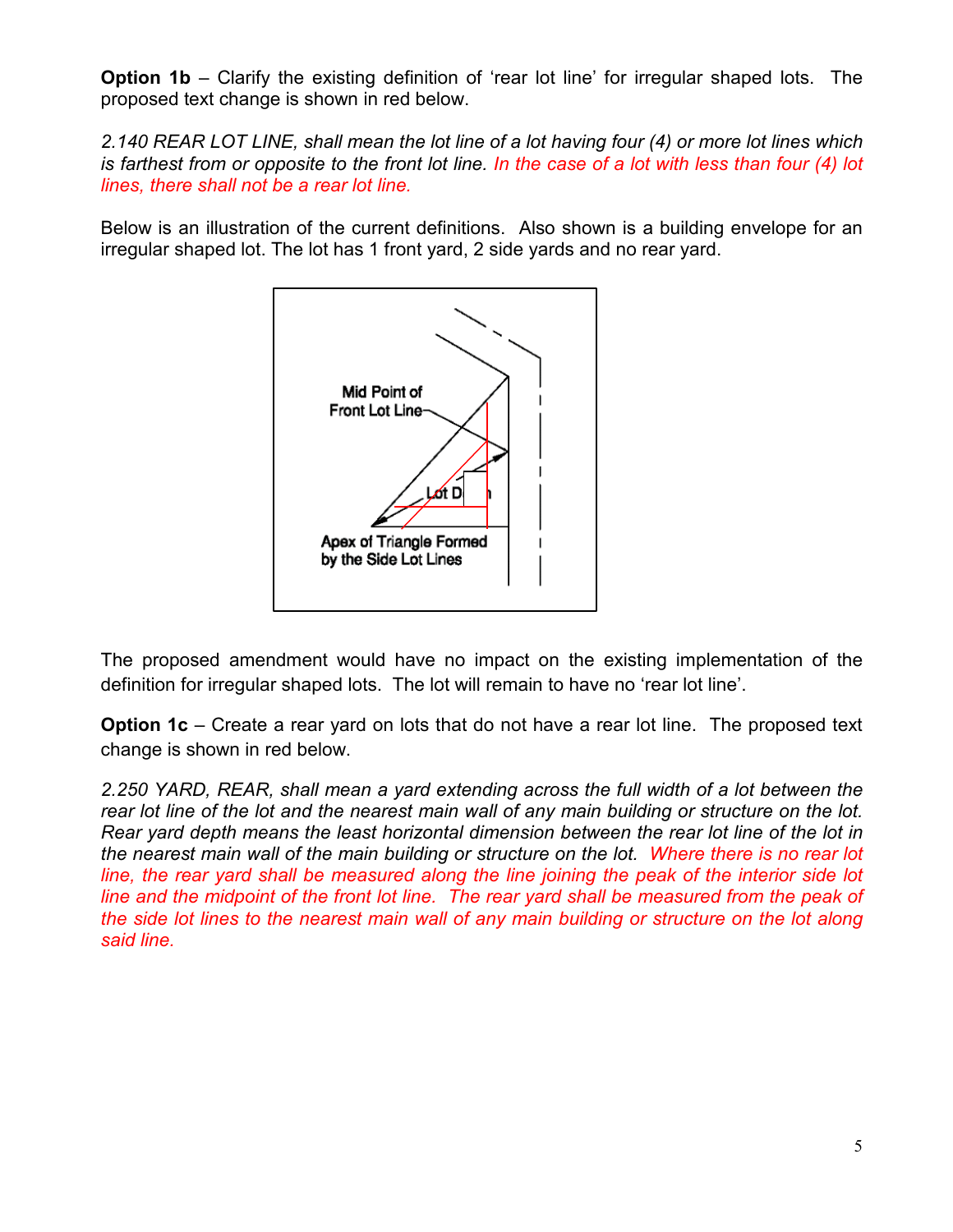Below is an illustration of the proposed amendment with a building envelope for an irregular shaped lot. The lot has 1 front yard, 2 side yards and 1 rear yard measured form the peak of the triangle.



The result of this proposed amendment would provide a point to measure from the peak of an irregular lot. However, it will reduce the amount of side yard requirements.

# **Interior yards that abut a rear yard:**

As it relates to situations where rear yards abut an interior side yard, there are currently no special requirements however Council has expressed concern regarding the separation distances between buildings.

There are 2 options proposed for consideration.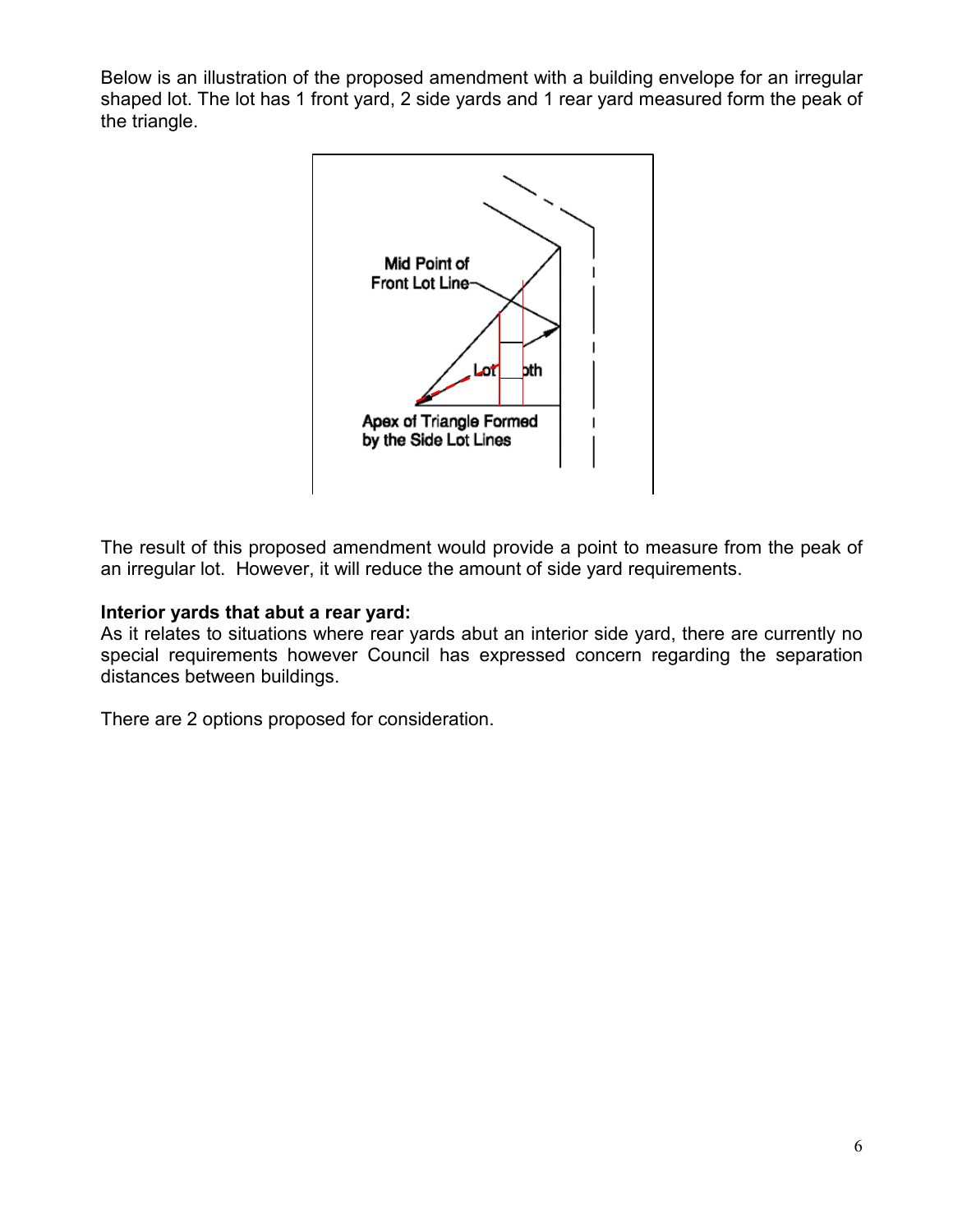**Option 2a** – Do nothing. Continue to use the definitions in the current zoning by-law. These definitions have been in place since 2004 and are very similar to standards used across the Province.



The following is an illustration of a situation where a rear yard abuts an interior side yard,

There are many scenarios in the municipality where this situation occurs and generally have had no negative impacts. Rear yards provide for sufficient amenity space and privacy from properties which abut a lot with a side yard.

Further, ensuring that Minor Variance applications are not approved whereby they create a negative impact on current and future abutting lots is key to ensuring sufficient amenity space.

**Option 2b** – Require an increase in setback when a rear yard is located along an interior side yard. The proposed text change is shown in red below.

*2.253 YARD, SIDE INTERIOR, shall mean a side yard other than an exterior side yard. Where an interior side yard abuts the rear yard of an adjacent lot, the parcel shall be subject to exterior side yard regulations.*

As an example, currently, on a Village Residential 1 (VR1) Zone, the required minimum interior side yard for a one storey residential dwelling without a garage would be 1.5 m. As a result of this proposed amendment, the above example would require a minimum interior side yard setback of 4.5 m, which is the requirement of the corner lot. The regulations applicable to the parcel with the rear yard abutting the interior side yard will remain unchanged.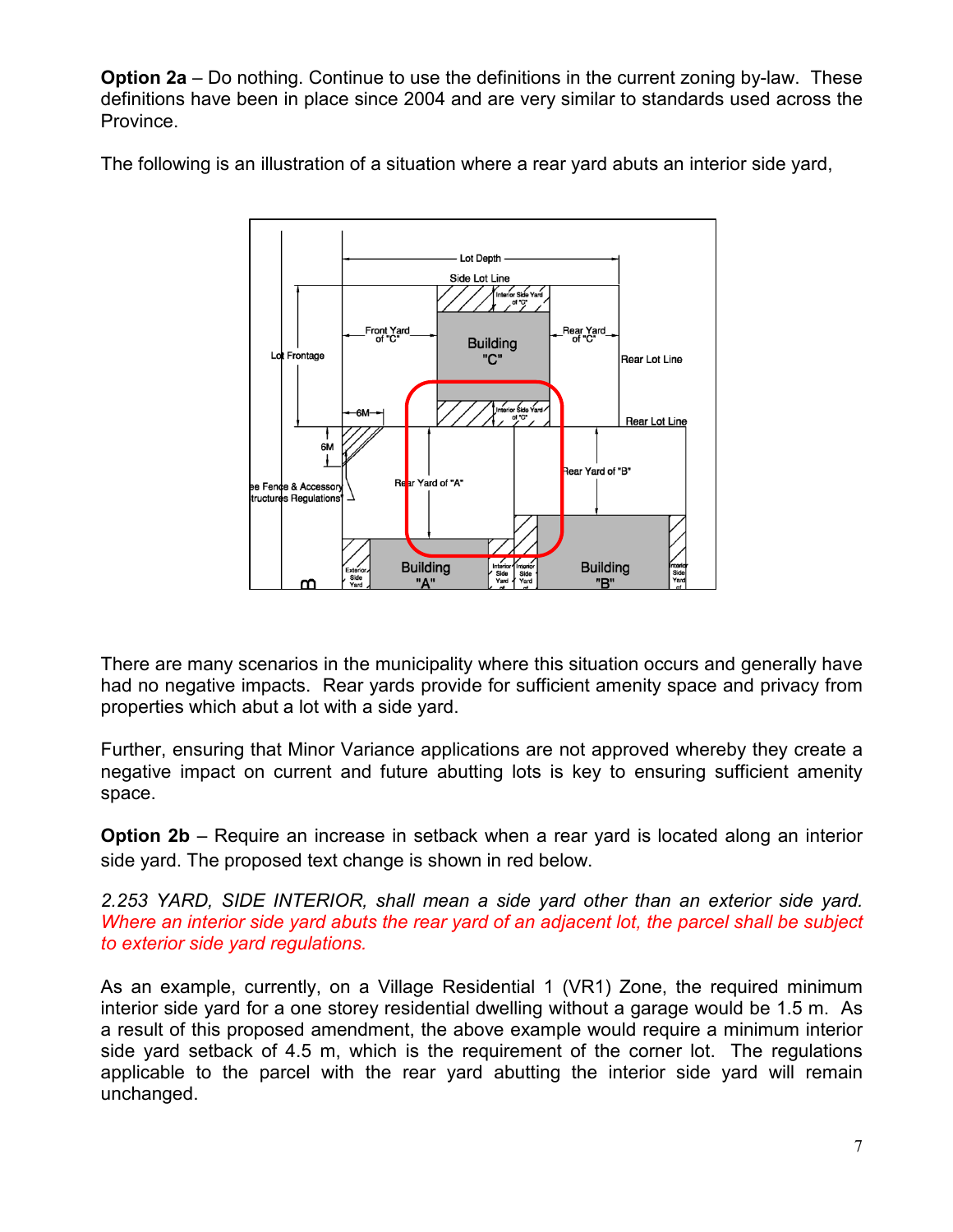The following is an illustration on the result of the proposed amendment if applied to Option 1b, as note above.



The following is an illustration on the result of the proposed amendment if applied to Option 1c, as noted above.



Overall, this amendment will also result in a smaller building envelope for the lot that has the interior side yard abutting the rear yard. This may have a negative impact on the value of the property for the developer.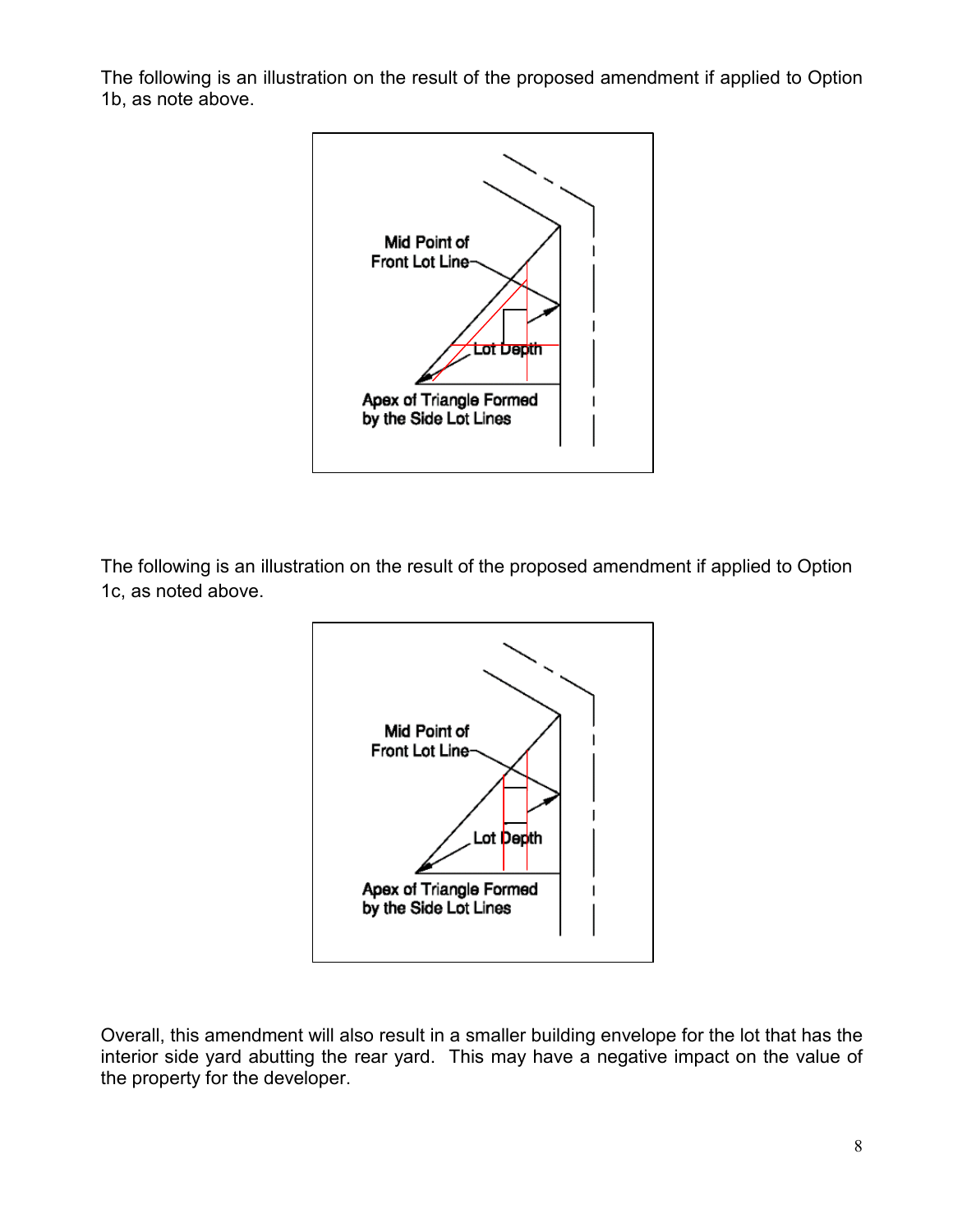#### **RECOMMENDATION:**

Since the last Comprehensive Zoning By-law Review, staff has been monitoring minor variances, noting interpretation issues, and reviewing suggestions from other departments within the Corporation to improve, clarify and update existing regulations within the Zoning By-law.

Staff is of the opinion that to ensure continued effectiveness of the Municipality's current Zoning By-law, it is necessary to address a number of specific issues at the current time, outside of any Comprehensive Zoning By-law Review process.

Administration recommends Options 1b and 2a which clarifies the existing zoning definition however does not change any requirements for when rear yards abut interior side yards. All of the proposed modifications are relatively minor and would be considered to be housekeeping in nature.

It is also recommended that in the next comprehensive review of Zoning Bylaw #2004-24, which is required no later than 3 years after the new Official Plan is approved by the County of Elgin, that illustrations, similar to those attached to this report, be included in the definitions to help with definition interpretation.

### **CONCLUSION:**

Once Council determines which option it prefers, public consultation will be required which includes holding a public meeting. Notice will appear in the newspaper and circulated to key stakeholders, internal and external agencies.

Council can make a decision on the proposed by-law amendment at the public meeting and approve corresponding by-law or request that Administration come back with a report which will summarize the public consultation and make any requested changes to the proposed by-law amendment.

Once a decision is made, notices will be sent to those who have requested a copy and/or attended the public meeting. There will be a 20 day appeal period after the notices are mailed out. Any appeals received will be forwarded to the Local Planning Appeal Tribunal (LPAT) for a hearing.

Respectfully Submitted **Approved for Submission** 

Tracey Pillon-Abbs, MCIP, RPP Heather Bouw Planner Clerk

/ATTACH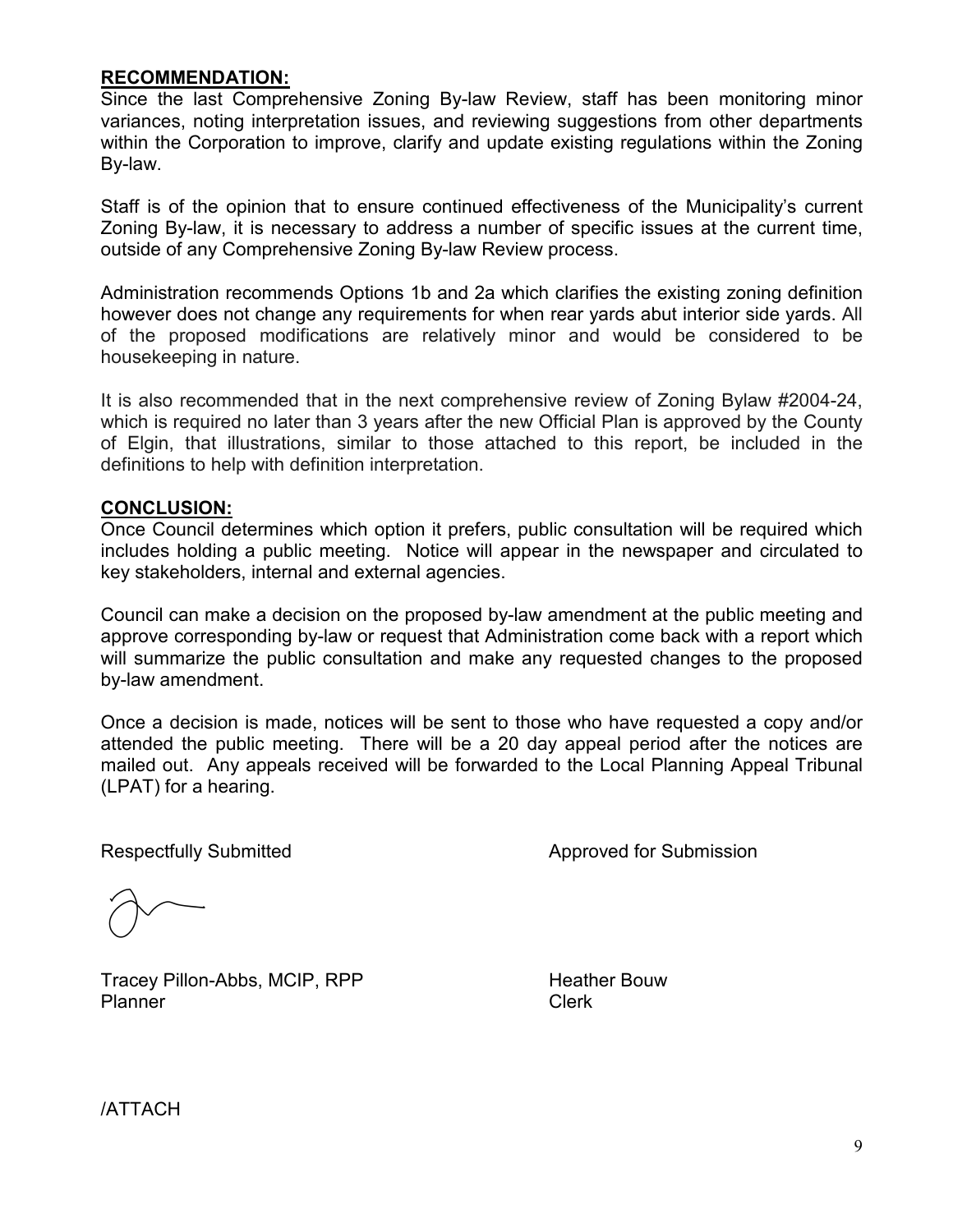# **LOT ILLUSTRATIONS**